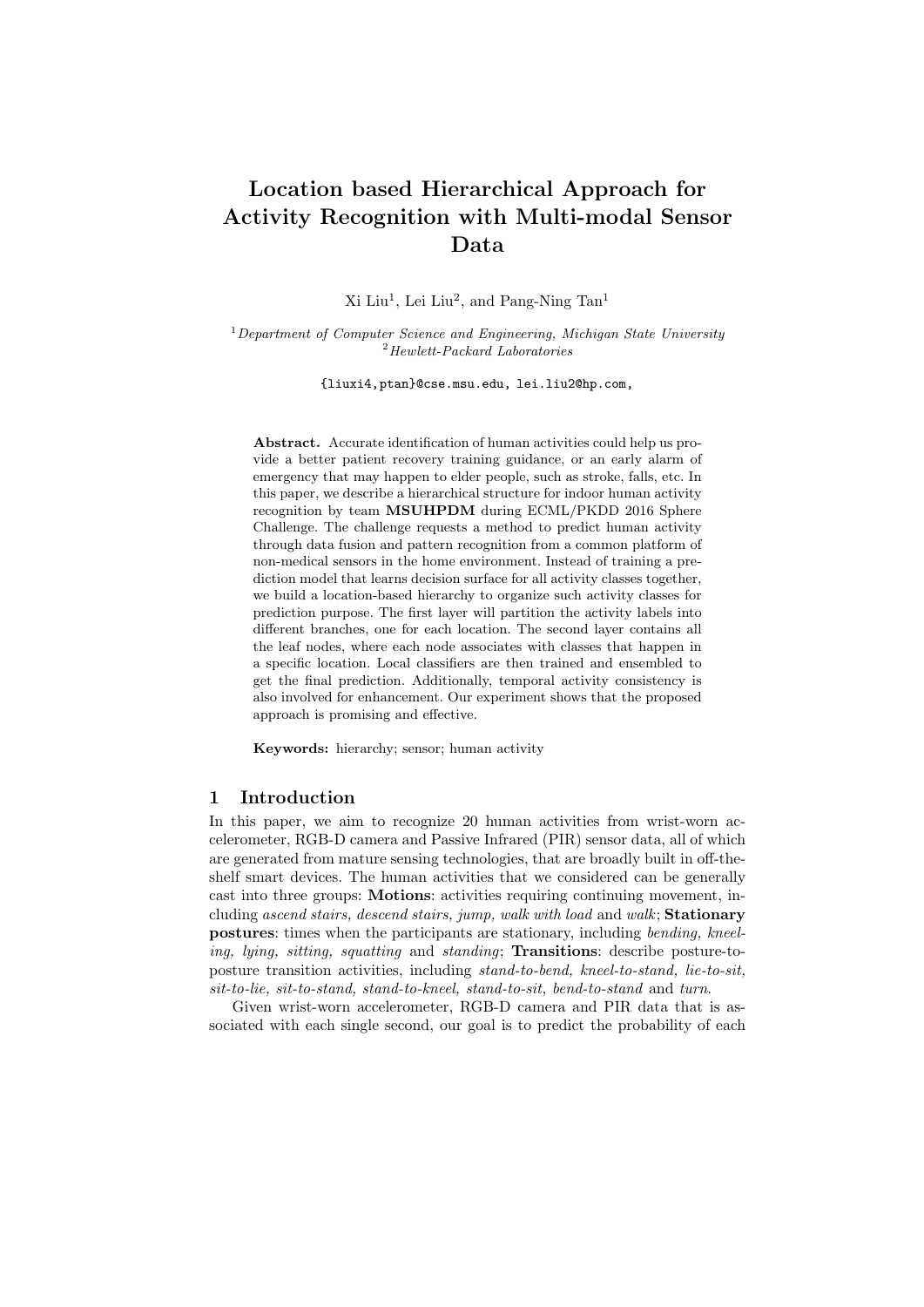human activity within each target second. To summarize, we have the several challenges in this task. First, missing values appear in both accelerometer and RGB-D camera data. The strategy of directly discarding seconds that contain missing values will leave us too few examples to train an effective predictive model. How to effectively handle such data missing issue is the first problem we need to solve. Second, a single second may be associated with more than one activity. Therefore, instead of assigning only a single activity to each second, we need to learn a model, which has the capability of assigning probability scores to all possible activities within each target second. Third, human activities happen in continuous time, such temporal relations between different activities is an crucial information that we should not discard. For example, lying rarely happens next to jumping; sitting rarely happens next to ascending stairs; and lie-to-sit usually happens within *lie* and *sit*.How to effectively incorporate such temporal relationships in our algorithm is also a challenge. Furthermore, location information is important to our task, and how to effectively import such prior knowledge of activities at different locations is crucial. For example, it is more likely that the subject is ascending or descending the stairs rather than other activities on the stairs. Finally, there exits serious class unbalance problem in such sensory data, because in a majority of time, the observations of activities belong to the a few largest classes such as sitting, standing than small classes, such as *squat*, bend. Due to this class unbalance problem, standard classifier tends to be more biased towards assigning observations into larger classes rather the smaller classes, which however are usually more of our interest. How to deal with such class imbalanced data is another challenge that must be addressed.

To predict the activity label for each target second, instead of learning a global prediction model for all activity classes, we learn a hierarchical model by leveraging the location-activity relational information. Our method has several advantages. First, it benefits the prediction performance by leveraging the relational information between location and each activity class, such as ascend/descend can only happen in hallway and not other places, in our prediction framework. Second, Our hierarchical approach could alleviate the class imbalanced problem by grouping together the related activity classes. Third, we train a local classifier at each leaf node, which associate less number of classes, this will allow us to have a less training complexity when compared against training over all the classes in a joint model. Fourth, our method considers activity temporal information by leveraging the activity information of connecting seconds of the target one. Furthermore, our model has the capability of assigning probability scores to all possible activities within each target second.

## 2 Preliminaries

## 2.1 Overview of the data

In this paper, we mainly investigated the labeled data from "SPHERE Challenge: Activity Recognition with Multimodal Sensor Data" [1] for indoor human activity recognition (denoted as "Sphere data" in the rest of the text). The Sphere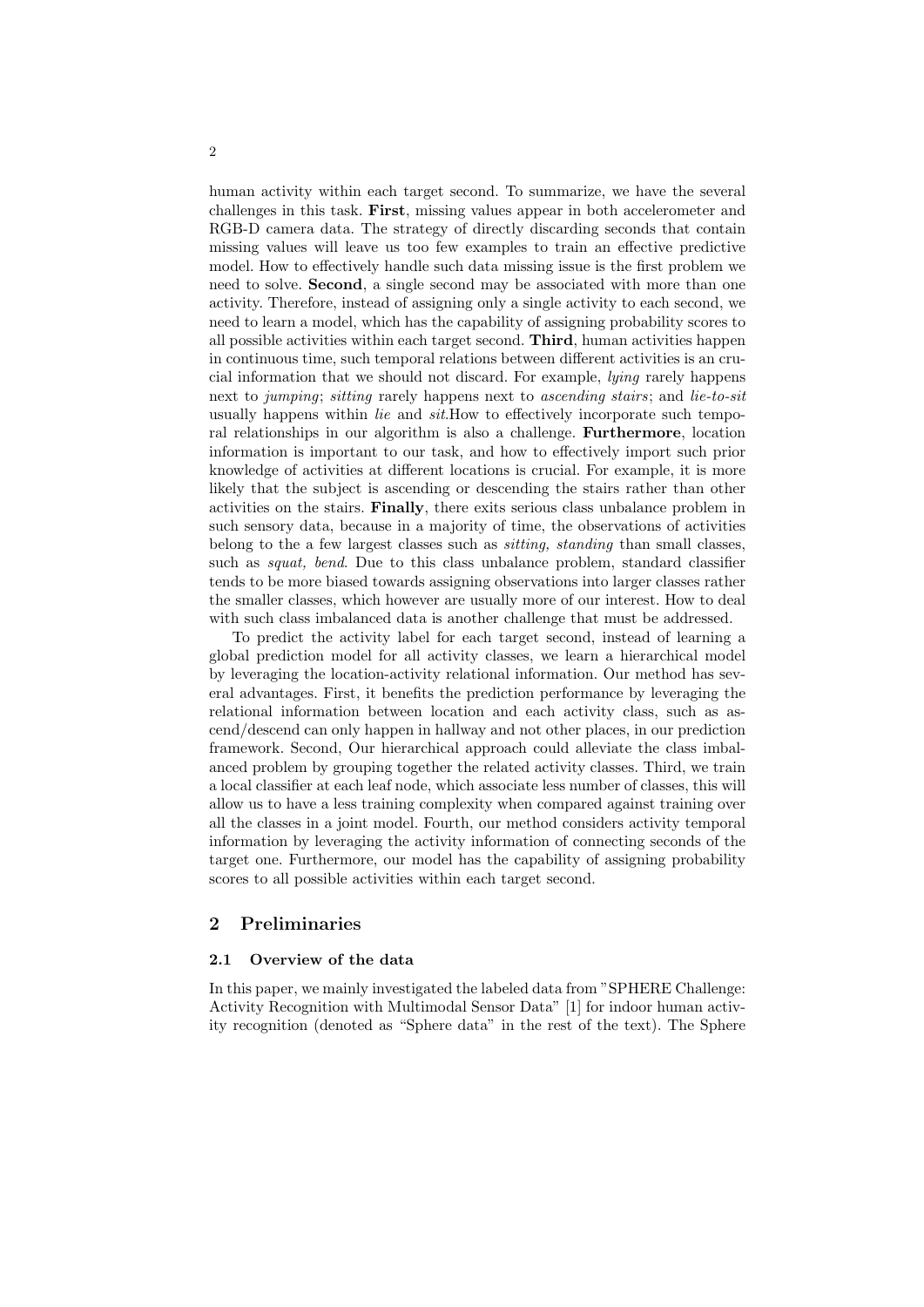data provides us 10 sequences of labeled sensory data with manual annotations. The sensors used include:

- An accelerometer on the wrist of a subject
- An RGB-D camera placed each in hallway, kitchen, and living room
- $-$  A passive environmental sensor (PIR) placed bath, bedroom1, bedroom2, hallway, kitchen, living room, stairs, study room, and toilet.

#### 2.2 Feature Extraction

Since we target to predict human activities within each second. We firstly divide the entire time series into 1-second-length segments. Based on each time segment, we extract useful features to discriminate activities.

Features from Accelerometer We generated totally 12 features from raw triaxial accelerometer data, including "kurtosis" [2], "approximate entropy" [3], "top-10 Frequency by FFT" [4], "FFT distribution kurtosis", "average jerk" [5], "average absolute value", "average value" [4], "median", "standard deviation" [4], "maximum value", "minimum value", "maximum absolute value".

The above 12 features are selected because of their capability of distinguishing our 20 target human activities. For example, during exploring the data, we find that class " $a_jump$ " gets much higher maximum acceleration than any other activities. For another instance, while most of the activities don't repeat periodically, there are still some activities which show obvious repetitive patterns(e.g. "a\_ascend", "a\_walk"). With Fast Fourier Transform(FFT), it can be observed that their distributions of energy in frequency domain are apparently different from those who do not have periodic patterns (e.g. " $p\_stand$ ", " $a\_bend$ "). Most of these repetitive activities get relatively higher energy in low-frequency bands, while others get comparable energy in all frequency bands.

RGB-D Camera Sphere Data provides us the coordinates of camera bounding boxes, from which we can extract both 2D and 3D movement and shape features. The movement features are derived from the center of the bounding boxes. Based on the center movement, the average, standard deviation, gradient values are calculated as features. The shape information is sourced from the coordinates of the corners of bounding boxes. The width, length, and area of the 2D bounding boxes, and the width, height, length and volume of the 3D bounding boxes are computed, respectively. Based on these shape information, the average and standard deviation values are computed as features.

Location Feature Extraction The location information is from RSSI and PIR sensors. The average signal values of RSSI and PIR are computed as location information, while additionally, the standard deviation of RSSI within each second is also computed as an indicator of motion speed. These information will be used in predicting room occupancy for our hierarchical approach.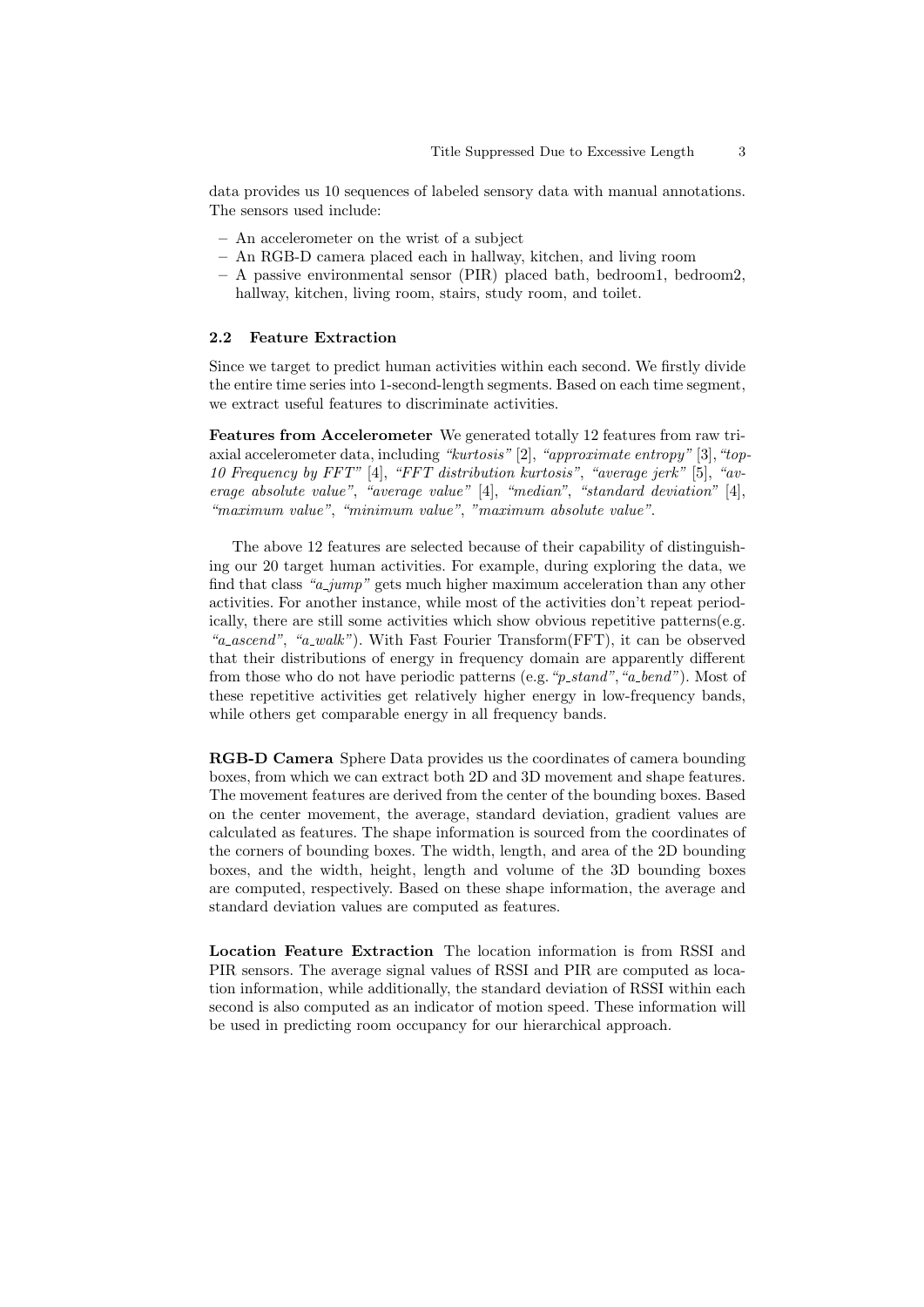Temporal Activity Consistency Features There exists obvious temporal consistency of activities in our daily life, and taking this information into account as a prior knowledge usually helps activity recognition, especially for transition activities. For example, " $t$ -lie-sit" usually happens in a period between " $p$ -lie" and " $p\_sit$ "; "t\_bend' usually follows " $p\_bent$ ". Some counter examples include that "a\_jump" never happens with "p\_lie", and "a\_ascend" never happens with " $p\_squat$ ", etc.

Hence, a preliminary classifier is built to get the preliminary prediction on each data observation. Based on this preliminary prediction, we then get the  $(i - 1)$ second prediction and  $(i + 1)$ -second prediction as the temporal consistency feature for second  $i$ . Since there are 20 activities in the data set, there are totally 40 temporal consistency features(20 for  $(i - 1)$ -second prediction, and 20 for  $(i + 1)$ -second prediction)

#### 2.3 Annotation Confidence Level

Since all activities are conducted with a series of continuous actions and labeled by multiple annotators, which suffers the issue of inter-annotator disagreement. The ratio of agreements are treated as confidence level, or probability score. We denote  $\mathbf{P}_{ij}^{target}$  as the confidence score of an observation  $i \in N$  assigned to class  $j \in K$ .

## 3 Methodology

In this paper, we describe a location based hierarchical classification on human activities. In our proposed hierarchy as shown in Figure 1, the top layer is a classifier which predicts the room occupancy of each data point, while the second layer consists of local leaf nodes classifier of each room.

#### 3.1 Room Occupancy Classification

In this step, we are going to build a room occupancy model to assign each data point into totally 9 rooms (bath, bed1, bed2, hall, kitchen, living, stairs, study, toilet) based on the average values of RSSI and PIR signals within each second. Simple gradient boosting algorithm is employed. Multi-labeled result is allowed here, thus, ending up with matrix  $\mathbf{P}_{train}^{room} \in \Re_{N_{train} \times R}$  and  $\mathbf{P}_{test}^{room} \in \Re_{N_{test} \times R}$ for training and testing set respectively, where  $N$  is the number of data points, and  $R = 9$  is the number of rooms. Hence, each data point  $i \in N$  is assigned to room  $r \in R$  with a confidence score  $\mathbf{P}_{ir}^{room}$ .

## 3.2 Leaf Nodes Classification

In this step, we aim to build a classifier for each leaf node (i.e. room). In a leaf node r, the data matrix  $X^r \in \Re_{N \times d}$  consists of all the data points which are assigned to this room  $r$ .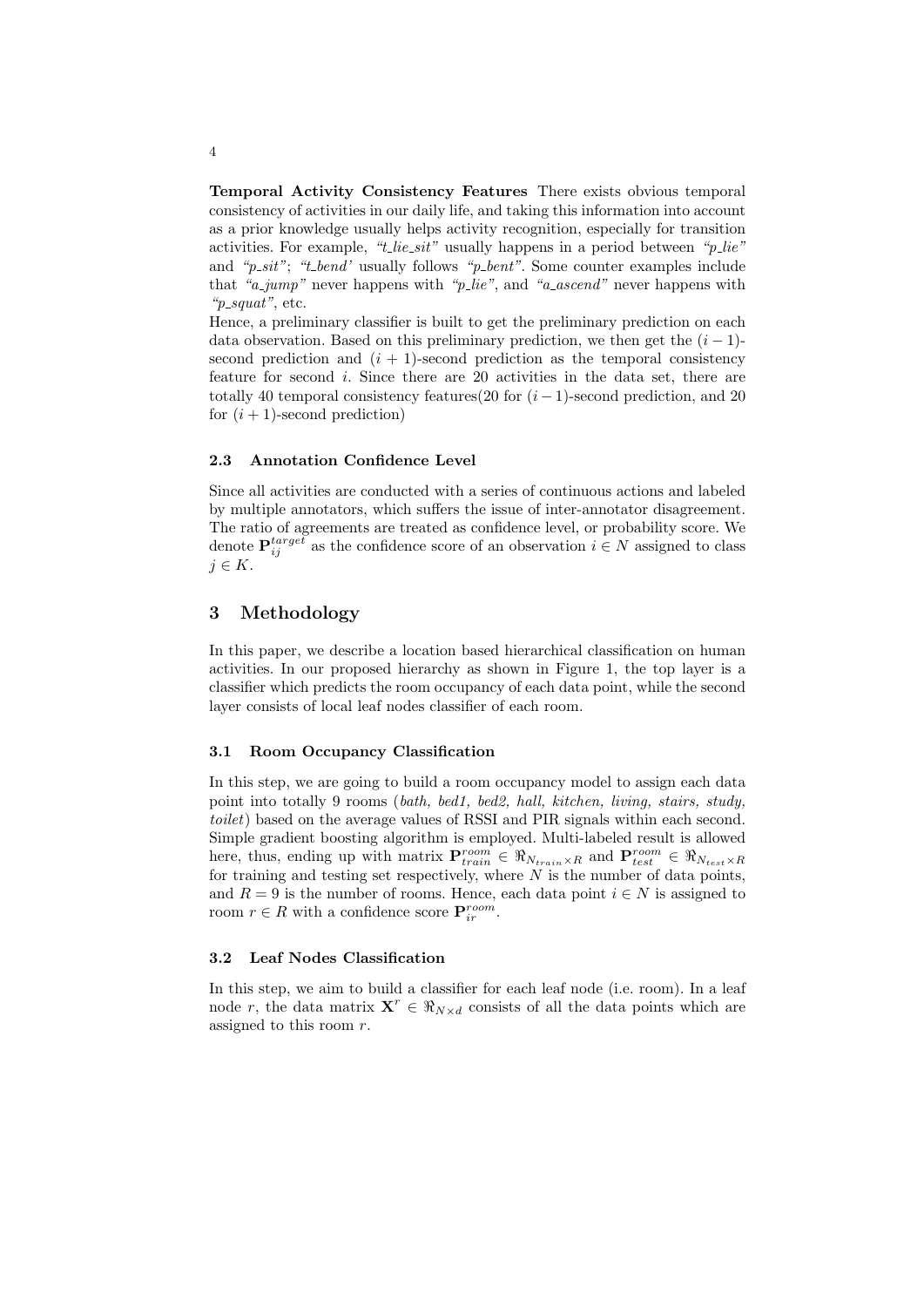

Fig. 1: The proposed hierarchy

Our approach employed gradient boosting algorithm and used a cost sensitive method for training on the leaf nodes. During the training phase, different data observations are treated with different costs which involves both the annotation confidence score  $\mathbf{P}_{train}^{target}$  and the room occupancy confidence score  $\mathbf{P}_{train}^{room}$ . For training data point  $i$ , its training cost for class  $j$  on leaf node  $r$  is:

$$
(\mathbf{W}_{train})_{ijr} = (\mathbf{P}_{train}^{room})_{ir} \times (\mathbf{P}_{train}^{target})_{ij}
$$

The  $(\mathbf{W}_{train})_{ijr}$  can be seen as a cost when training data point i is not assigned to class  $j$  by local model  $r$ .

During the prediction phase on testing data set, each local model on the leaf node r generates a matrix  $(\mathbf{P}_{test}^{output})^r \in \Re_{N_{test} \times K}$ , indicating the class assignment of the testing data set on  $K$  classes by the local model.

### 3.3 Ensemble Prediction

Since each leaf node r ends up with a prediction score matrix  $(\mathbf{P}_{test}^{output})^r$ , the following formula should be employed to ensemble these  $R$  prediction matrix into an ultimate matrix  $(\mathbf{P}_{test}^{output}) \in \Re_{N_{test} \times K}$ :

$$
(\mathbf{P}_{test}^{output})_{ij} = \sum_{r}^{R} (\mathbf{P}_{train}^{room})_{ir} \times (\mathbf{P}_{test}^{output})_{ij}^{r}
$$

## 4 Experimental Results

#### 4.1 Evaluation Metric

The output of the algorithm is a prediction score matrix  $\mathbf{P}^{output} \in \mathbb{R}^{N \times K}$ . Each element  $P_{ij}^{output}$  indicates the probability observation i is assigned to class j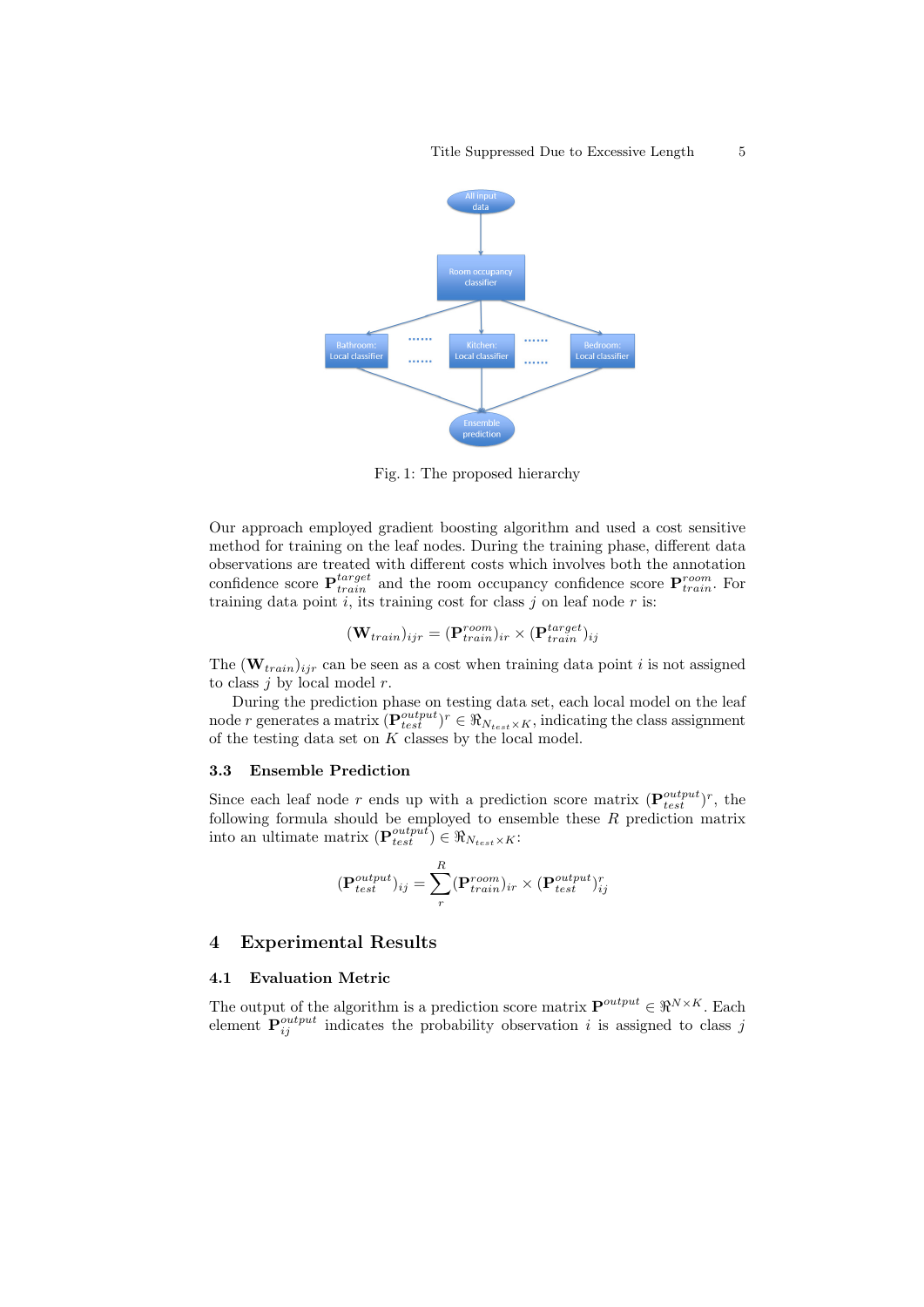by the algorithm. Similarly, the ground truth probability matrix is denoted as  $\mathbf{P}^{target}$  which represents the confidence score of annotation.

Due to the class unbalance nature of the data, instead of accuracy, we report the experimental results with weighted brier score  $[6][1]$  and micro-f1 score  $[7]$ .

#### 4.2 Baselines

Several baselines are also tried for comparison. The simplest baseline is to use the prior class distribution for prediction, which is denoted as "prior''. We also tried the baseline feature set given in [8] which includes only the "mean", "median", "std", "max" and "min" of the raw data and we denote this baseline as "baseline feature''. Finally, we tried our proposed feature set with/without temporal activity consistency, denoted as "proposed feature" and "proposed feature+consistency" repectively. In addition, we denote our ultimate approach as "proposed feature+consistency+location hierarchy".

#### 4.3 Experiment Results

| methods                                                  |          | brier score micro-f1 score |
|----------------------------------------------------------|----------|----------------------------|
| prior                                                    | 0.256094 | 0.027281                   |
| baseline feature                                         | 0.17218  | 0.62683                    |
| proposed feature                                         | 0.154171 | 0.664165                   |
| proposed feature+location hierarchy                      | 0.143692 | 0.689283                   |
| proposed feature+consistency                             | 0.097795 | 0.757628                   |
| proposed feature+consistency+location hierarchy 0.095958 |          | 0.761101                   |

Table 1: Performance of Each Method

The experimental results reported with 5-fold cross validation which are shown in Table 1. From this table, we can see that the weighted brier score of the proposed framework "proposed feature+consistency+location hierarchy" wins all the rest baselines. The "proposed feature" wins the "baseline feature", indicating that our accelerometer and RGB-D camera features are useful in revealing the activity patterns. By introducing the temporal activity consistency features, the performance of "*proposed feature+consistency*" is enhanced a lot compared with "proposed feature", which emphasizes again the importance of temporal consistency in inferring activities. The performance of "proposed feature+location hierarchy" also improves from "proposed feature" which means that our location based hierarchy helps.

By selecting the top-1 scored activity as the prediction for each observation, we obtain a single predicted label for each observation. The confusion matrix for "proposed feature+consistency+location hierarchy" is shown in Table 2.

## 5 Conclusion

In this paper, we describe a hierarchical structure for indoor human activity recognition by team MSUHPDM during ECML/PKDD 2016 Sphere Challenge. Useful accelerometer, RGB-D camera and location features are extracted.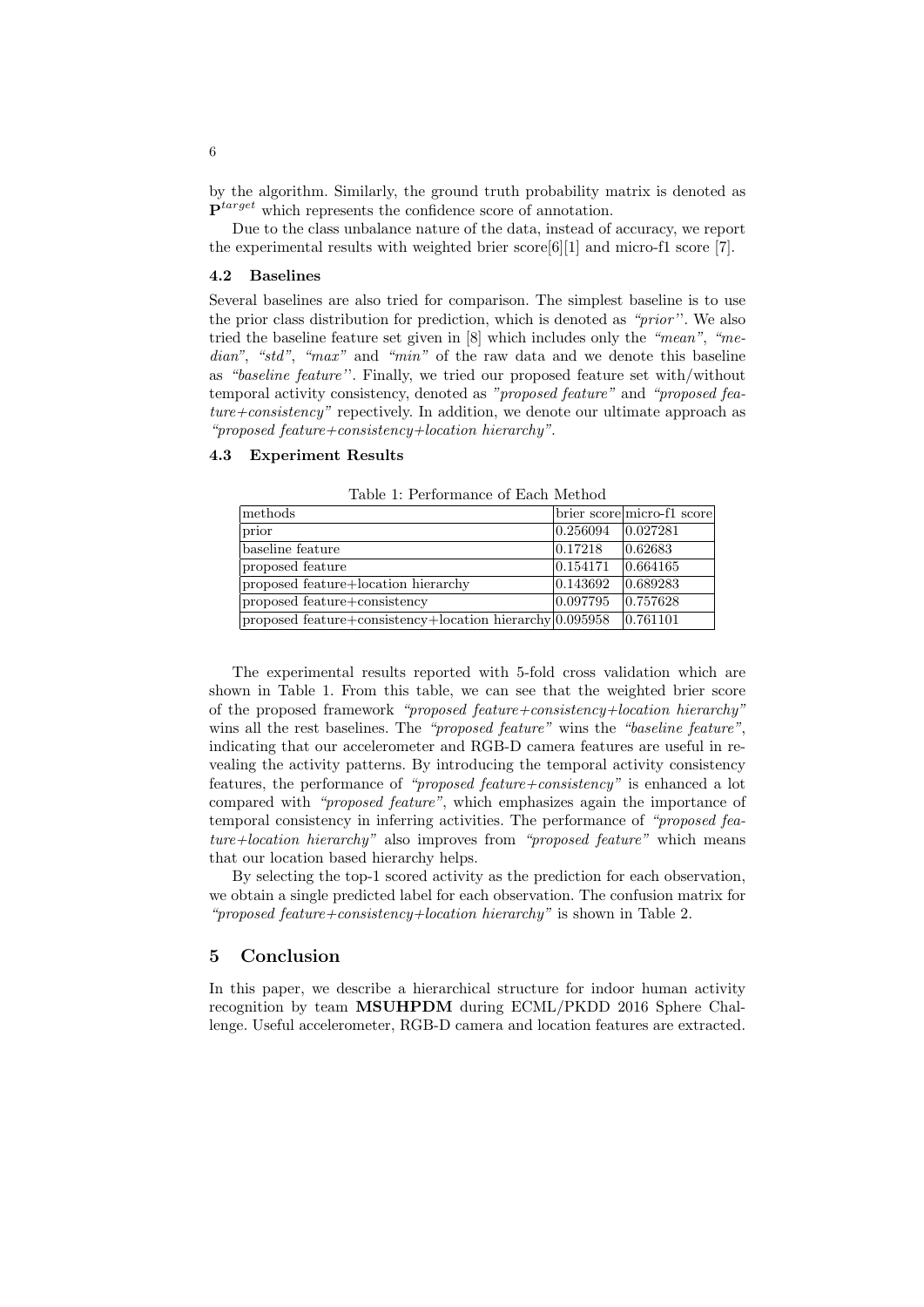|               | a_ascend       | a_descend      | quunt_a        | a_loadwalk     | a_walk         | -bent<br>Á,    | p-kneel        | $\frac{1}{1}$<br>Ä, | $-$ sit<br>ó,  | -squat<br>۵    | p_stand        | t_bend         | $t$ and<br>٩<br>t-kneel | t_lie_sit      | t_sit_lie      | stand<br>$t$ sit. | t_stand_kneel           | $-$ sit<br>$t$ -stand | t_straighten   | $t_{\rm -}t$ urn        | $(\%)$<br>д<br>precisio |
|---------------|----------------|----------------|----------------|----------------|----------------|----------------|----------------|---------------------|----------------|----------------|----------------|----------------|-------------------------|----------------|----------------|-------------------|-------------------------|-----------------------|----------------|-------------------------|-------------------------|
| a_ascend      | 110            | $\Omega$       | $\Omega$       | $\mathbf{1}$   | 8              | $\overline{0}$ | $\overline{0}$ | $\Omega$            | $\Omega$       | $\Omega$       | 3              | l O            | $\overline{0}$          | $\overline{0}$ | $\overline{0}$ | $\theta$          | $\overline{0}$          | $\Omega$              | $\Omega$       | $\overline{0}$          | 90                      |
| a_descend     | $\overline{2}$ | 104            | $\Omega$       | 3              | 11             | $\overline{0}$ | $\overline{0}$ | $\theta$            | $\Omega$       | $\overline{0}$ | $\overline{4}$ | l O            | $\sigma$                | $\overline{0}$ | $\overline{0}$ | $\sigma$          | $\overline{0}$          | $\sigma$              | $\sigma$       | $\overline{0}$          | 84                      |
| a_jump        | $\Omega$       | $\sigma$       | 34             | $\Omega$       | $\mathbf{1}$   | $\Omega$       | $\overline{0}$ | $\Omega$            | $\Omega$       | $\Omega$       | 5              | $\Omega$       | $\Omega$                | $\theta$       | $\Omega$       | $\Omega$          | $\overline{0}$          | $\Omega$              | $\Omega$       | $\mathbf{1}$            | 83                      |
| a_loadwalk    | $\overline{7}$ | $\mathbf{1}$   | $\overline{0}$ | 59             | $\overline{7}$ | 0              | $\sigma$       | $\overline{0}$      | $\overline{0}$ | $\overline{0}$ | $\overline{7}$ | $\overline{0}$ | $\sigma$                | $\theta$       | $\sigma$       | $\theta$          | $\overline{0}$          | $\theta$              | $\mathbf{0}$   | $\overline{\mathbf{2}}$ | 71                      |
| a_walk        | 30             | 33             | 5              | 69             | 1115           | 15             | $\sigma$       | $\theta$            | 8              | $\overline{0}$ | 254            | 19             | $\overline{2}$          | $\theta$       | $\sigma$       | 5                 | $\mathbf{1}$            | $\overline{4}$        | 20             | 199                     | 63                      |
| p_bent        | $\overline{0}$ | $\sigma$       | $\Omega$       | $\mathbf{1}$   | 9              | 453            | 10             | 3                   | 3              | $\mathbf{1}$   | 35             | 53             | $\mathbf{1}$            | $\overline{0}$ | $\overline{0}$ | $\Omega$          | $\overline{2}$          | $\mathbf{1}$          | 32             | $\overline{2}$          | 75                      |
| p_kneel       | $\overline{0}$ | $\sigma$       | $\sigma$       | $\theta$       | $\overline{0}$ | 11             | 207            | $\theta$            | $\overline{2}$ | $\overline{7}$ | $\overline{4}$ | $\mathbf{1}$   | 15                      | $\overline{0}$ | $\overline{0}$ | $\sigma$          | 19                      | $\sigma$              | $\mathbf{1}$   | 0                       | 78                      |
| p_lie         | $\sigma$       | $\sigma$       | $\sigma$       | $\Omega$       | $\overline{2}$ | 10             | $\overline{4}$ | 1238 66             |                | $\mathbf{1}$   | 17             | $\sigma$       | $\sigma$                | 50             | 47             | $\overline{2}$    | $\mathbf{1}$            | $\overline{2}$        | $\mathbf{1}$   | 129                     | 79                      |
| p_sit         | $\sigma$       | $\sigma$       | $\overline{2}$ | $\theta$       | 31             | 21             | $\overline{4}$ | 90                  | 2738           | $\overline{5}$ | 49             | $\mathbf{1}$   | $\mathbf{1}$            | 49             | 40             | 43                | $\overline{2}$          | 47                    | 3              | 31                      | 87                      |
| p_squat       | $\sigma$       | $\overline{0}$ | $\sigma$       | $\theta$       | $\Omega$       | 3              | 16             | $\sigma$            | $\Omega$       | 43             | $\overline{4}$ | $\mathbf{1}$   | $\mathbf{1}$            | $\theta$       | $\overline{0}$ | $\overline{0}$    | $\mathbf{1}$            | $\overline{0}$        | $\Omega$       | $\sigma$                | 62                      |
| p_stand       | $\mathbf{1}$   | $\overline{2}$ | 5              | 15             | 462            | 247            | 29             | 19                  | 87             | $\overline{7}$ | 5468           | 87             | 43                      | $\overline{4}$ | 3              | 57                | 32                      | 54                    | 89             | 366                     | 77                      |
| t_bend        | $\Omega$       | $\sigma$       | $\overline{0}$ | 3              | $\overline{4}$ | 25             | $\overline{0}$ | $\sigma$            | $\theta$       | $\Omega$       | 15             | 66             | $\overline{0}$          | $\theta$       | $\overline{0}$ | $\mathbf{1}$      | $\overline{2}$          | $\mathbf{1}$          | $\Omega$       | $\overline{4}$          | 55                      |
| t_kneel_stand | $\overline{0}$ | $\sigma$       | $\overline{0}$ | $\theta$       | $\overline{2}$ | $\mathbf{1}$   | 15             | $\sigma$            | $\overline{2}$ | $\overline{2}$ | 12             | l O            | 45                      | $\overline{0}$ | $\overline{0}$ | $\mathbf{1}$      | $\overline{0}$          | $\theta$              | $\sigma$       | $\sigma$                | 56                      |
| t_lie_sit     | $\overline{0}$ | $\sigma$       | $\overline{0}$ | $\theta$       | $\overline{2}$ | $\overline{0}$ | $\sigma$       | 13                  | 21             | $\sigma$       | $\mathbf 0$    | $\overline{0}$ | $\mathbf{1}$            | 90             | $\sigma$       | $\mathbf{1}$      | 0                       | $\theta$              | $\overline{0}$ | $\overline{4}$          | 68                      |
| t_sit_lie     | $\overline{0}$ | $\sigma$       | $\overline{0}$ | $\theta$       | $\sigma$       | $\overline{0}$ | $\overline{0}$ | 24                  | 24             | $\Omega$       | $\mathbf{1}$   | $\overline{0}$ | $\Omega$                | $\overline{2}$ | 81             | $\Omega$          | 0                       | $\theta$              | $\mathbf{1}$   | 0                       | 61                      |
| t_sit_stand   | $\Omega$       | $\Omega$       | $\Omega$       | $\mathbf{1}$   | 5              | $\Omega$       | $\mathbf{1}$   | $\theta$            | 21             | $\Omega$       | 16             | $\mathbf{1}$   | $\mathbf{1}$            | $\overline{0}$ | $\overline{0}$ | 74                | $\overline{O}$          | $\Omega$              | $\mathbf{1}$   | $\mathbf{1}$            | 61                      |
| t_stand_kneel | $\overline{0}$ | $\Omega$       | $\sigma$       | $\Omega$       | $\mathbf{1}$   | $\sigma$       | 11             | $\theta$            | 3              | 5              | 13             | $\mathbf{1}$   | $\mathbf{1}$            | $\Omega$       | $\Omega$       | $\overline{0}$    | 64                      | $\overline{2}$        | $\Omega$       | $\overline{0}$          | 63                      |
| t_stand_sit   | $\overline{O}$ | $\sigma$       | $\overline{0}$ | $\theta$       | $\overline{4}$ | $\overline{0}$ | $\mathbf{1}$   | $\theta$            | 24             | $\Omega$       | 21             | $\mathbf{1}$   | $\sigma$                | $\mathbf{1}$   | $\overline{2}$ | $\sigma$          | $\overline{\mathbf{2}}$ | 1030                  |                | 6                       | 62                      |
| t_straighten  | $\overline{O}$ | $\sigma$       | $\sigma$       | $\theta$       | 3              | 25             | $\,2$          | $\mathbf{1}$        | $\theta$       | $\Omega$       | 24             | $\overline{0}$ | $\mathbf{1}$            | $\overline{0}$ | $\overline{0}$ | $\sigma$          | $\overline{0}$          | $\mathbf{1}$          | 75             | 6                       | 54                      |
| $t_{turn}$    | $\overline{0}$ | $\sigma$       | $\sigma$       | $\overline{4}$ | 38             | 6              | $\overline{2}$ | 10                  | $\overline{2}$ | $\Omega$       | 46             | $\overline{7}$ | $\sigma$                | $\overline{4}$ | $\overline{2}$ | $\mathbf{1}$      | $\overline{0}$          | $\overline{7}$        | 3              | 105                     | 44                      |
| recall $(\%)$ | 73             | 74             | 74             | 38             | 65             | 55             | 69             | 89                  | 91             | 61             | 91             | 28             | 40                      | 45             | 46             | 40                | 51                      | 46                    | 33             | 12                      | 76                      |

Table 2: Confusion Matrix by proposed feature+consistency+location hierarchy

The hierarchy is built based on the location information. In addition, temporal activity consistency is also involved in the framework. Our experimental result suggested the our proposed feature set is more effective than baseline features. Moreover, the location hierarchy and temporal activity consistency also helps a lot in recognizing human activities. Our proposed approach reaches the lowest weighted brier score as 0.0960 on 5-fold cross validation, with a micro-f1 score as 0.7611.

## 6 Related Work

Various sensors have been utilized to help elder people or patients who need special daily nursing, and one way to serve healthcare, is to track the daily activities of the patients. Among all varieties of sensors, inertial sensors are most popularly used, especially accelerometer and gyroscope. Many inertial sensors are also embedded into smart phones for more popular usage. In [9], a waistmounted smart phone was worn by subjects to collect data on mainly 6 activities. In [10], miniature inertial and magnetic sensors were employed to classify on totally 19 human activities. All of above experiments fail to involve recognition on transition actions. Besides inertial sensors, more traditional activity detection with RGB cameras are also popular [11] [12]. In [13], a novel robot centric activity recognition system is proposed, which aims to recognize interaction activities. Additionally, passive environmental sensors like PIR are often helpful when building a smart environment [14] [15].